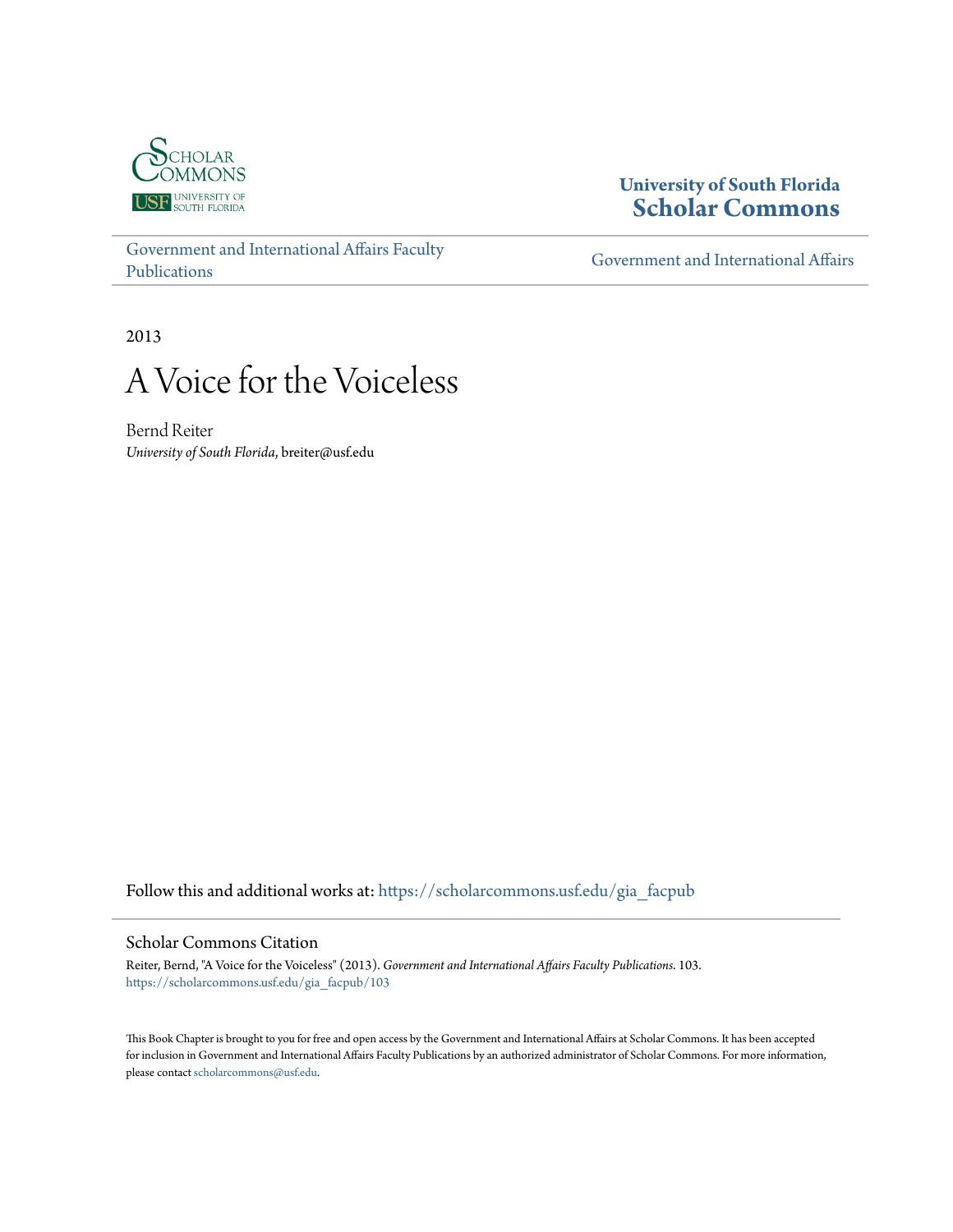A voice for the voiceless The South African government uses culture and art as a way of achieving togetherness, mutual understanding and respect and as a means of overcoming the long and heavy legacy of colonialism and apartheid. In Brazil, music is commonly used to lure youth away from drugs and crime. Percussion, in particular, seems to offer the additional side-effect of channelling frustration and aggression into harmony. What else can culture do? *By Bernd Reiter*



For many social scientists, cultural<br>phenomena are peripheral – a mere<br>reflection of the really important<br>factors that determine life: economics, asphenomena are peripheral – a mere reflection of the really important factors that determine life: economics, assets, the ownership of the means of production, and the political power that has its roots in this material base.

According to Karl Marx, it is material conditions that determine the society and culture of an era. For Marx and his followers, whoever holds the money and power can define what is right, beautiful and just, and cultural life is a mere reflection of these basic power and wealth constellations. There are countless examples of how powerful and influential elites have radically restructured the 'lifeworld', and this framework is still able to provide us with many revealing questions and answers. However, like any theoretical framework, it provides just one way of looking at reality.

Another was developed by Antonio Gramsci (1891-1937). In his Prison Notebooks, he pondered the autonomy of culture that at one time was established and defined in a certain way. Later authors, in the tradition of the German/Austrian Edmund Husserl (1859-1938) and the Austrian Alfred Schütz, gave more detailed accounts of how culture, once institutionalised, can become autonomous and withstand some of the direct changes in material conditions.

It was Gramsci who introduced the idea of 'cultural hegemony' – a situation where one version or definition of culture is imposed on material conditions, influencing, structuring, and restricting people's actions and thoughts. For Gramsci, the content of cultural hegemony was almost always shaped by the ruling classes and it restricted the opportunities of poor and working class people. Schütz, in particular, set out the conditions under which certain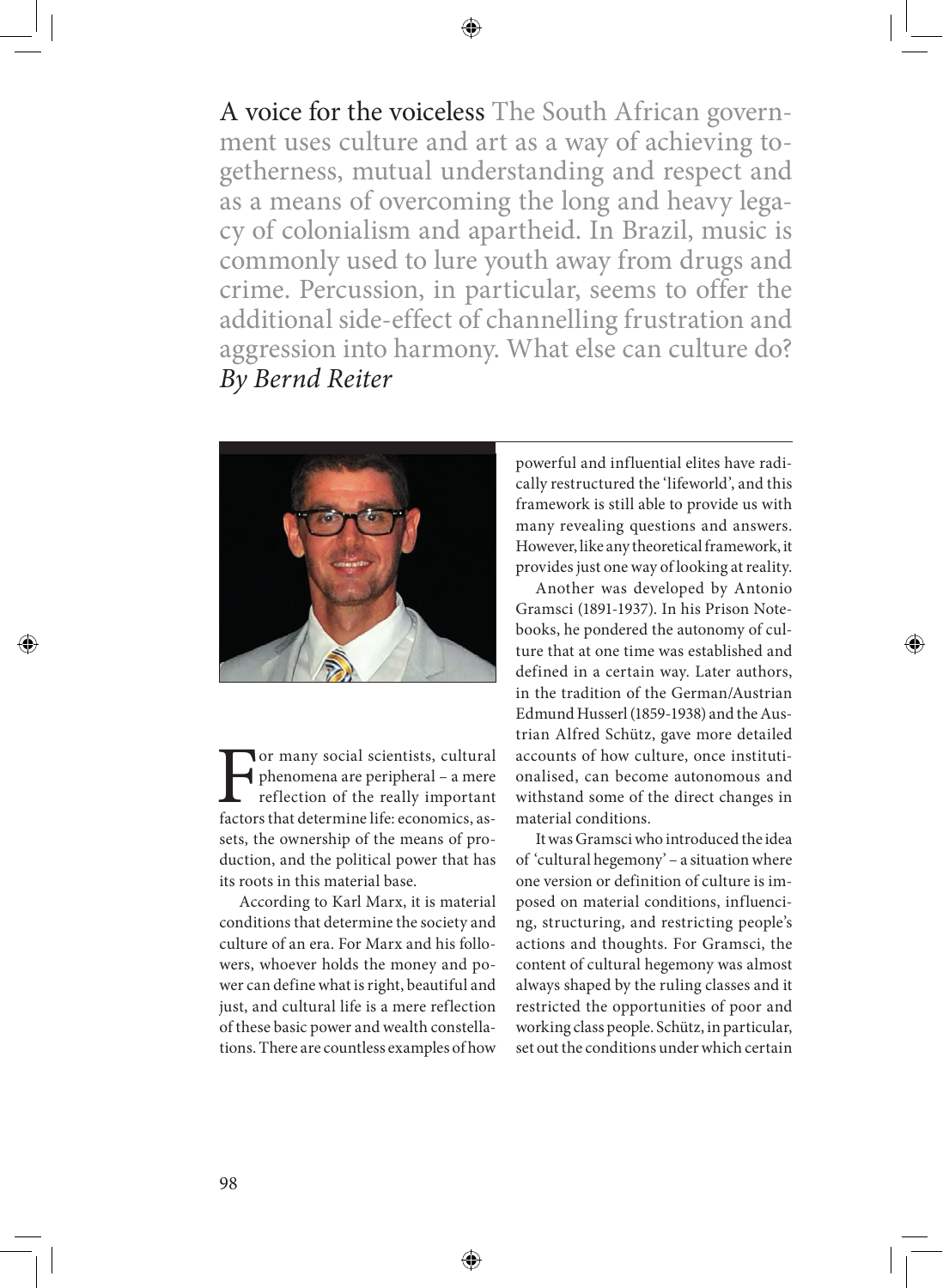behavioral patterns become institutionalised, thus gaining some degree of autonomy from material living conditions. Thorstein Veblen (1857-1929), who was writing around the same time as Gramsci, believed members of the "leisure class" only engaged in conspicuous and unproductive consumption in order to set themselves apart and reconfirm their elite status. According to him, elite culture was empty and meaningless, and it was mostly aimed at maintaining and reinforcing status rather than contributing to general welfare. It did not merely grow out of and reflect material conditions, but rather culture and customs affected these material conditions.

"Art, however, is social not only because of its mode of production, in which the dialectic of forces and relations of production is concentrated, nor simply because of the social derivation of its thematic material. Much more importantly, art becomes social by its opposition to society, and it occupies this position only as autonomous art."

Theodor W. Adorno

Norbert Elias (1897-1990), a German sociologist of Jewish descent, took this analysis a step further by demonstrating that the upper classes constantly invent new cultural forms and manners in order to set themselves apart from the rest – who then seek to imitate these latest mannerisms. This starts an endless game of cat-andmouse that results in forms of behavioural

and cultural expression that are ever less practical, rational, and functional.

"Such a public sphere, we believe, creates a space whereby the critical models of artists, theorists, philosophers, historians, activists, urbanists, writers, and others working within other intellectual traditions and artistic positions could productively be represented and discussed. The public sphere imagined by these collaborations is to be understood, then, as a constellation of multifaceted platforms in which artists, intellectuals, communities, audiences, practices, voices, situations, actions come together to examine and analyze the predicaments and transformations that form part of the deeply inflected historical procedures and processes of time."

Okwui Enwezor 

All these theories and frameworks point to the autonomous power of culture. Culture, once created and institutionalised, has an effect on people's thoughts and behaviours, determining what they perceive to be right, beautiful, and proper.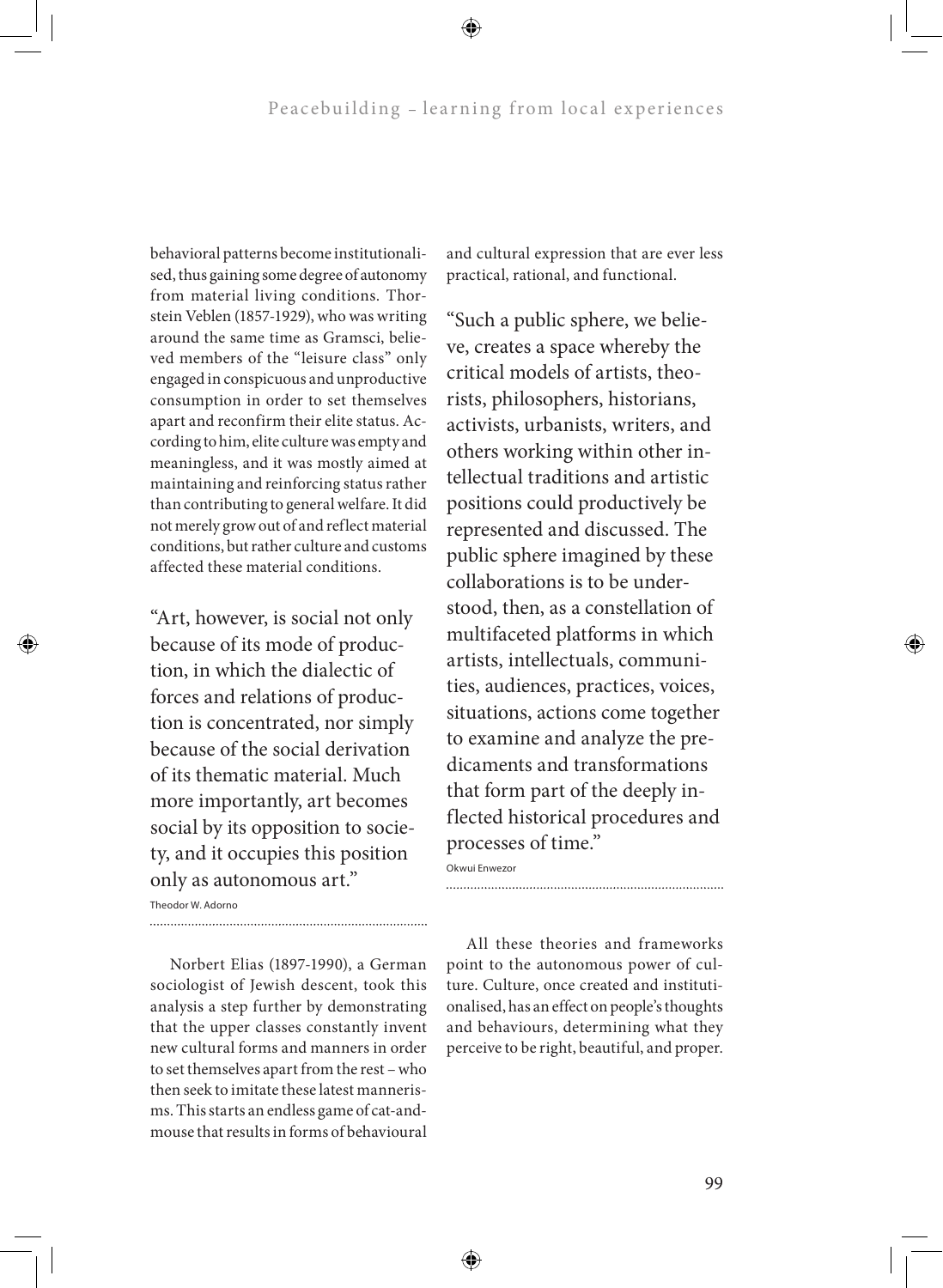Furthermore, all the authors mentioned above agree that culture tends to be biased towards the ruling classes, but also that it influences the lives of ordinary people by channelling and restricting their options in their efforts to achieve upward mobility because they emulate the habits of the rich. In other words, status maintenance is to a large extent performative, and cultural forms allow it to create, maintain and reinforce its separation.

Such a framework also allows consideration of the liberating potential of culture and cultural production. If culture is to some degree autonomous and if it affects people's options and values, then it also has the potential to impact and change their lives in negative and positive ways.

The key factor in this equation is the content of culture and the values and preferences that it transmits. If it is normally the rich and powerful who load culture with their own preferences – preferences that are in themselves not genuine, but driven by the need for distinction – then a progressive or revolutionary culture and art aimed at producing social change, more democracy, more participation, more selfdetermination, and more justice, liberty, and equality can use culture and art to disseminate and instil values and preferences associated with these values. The resulting utopia is one of a 'culture and art of the people' – one that provides incentives for a deeper and more meaningful democratic praxis. After all, democracy renews itself through associations formed in the public sphere, as Jürgen Habermas has so insistently asserted, and culture and art are the public expressions of this par excellence.

This is a utopia because, in reality, public spheres and the media that influence, inform, and even uphold them tend to be privately owned, thus representing particular rather than general interests, mostly of a commercial nature. But utopia or not, if it is recognised that culture and art can be autonomous and constructed by society, then they have the potential to bring about social change, and it also explains how and by which means such a change can come about.

In a truly democratic system, public spheres and the media that create and influence them should be geared towards democratic – meaning general – aims and they should focus on issues of citizenship, democracy, justice, and equality. If they were to do this, they would have the potential to create a democratic public sphere that actively disseminates and spreads a democratic culture, not least through the production and dissemination of democratic and educational works of art.

## *A world of democratic culture*

 In such a world, democratic culture has the potential to influence all those who are exposed to it and who engage with it. In this way it has an impact not only on their thoughts and actions, but also on

"The Rwandan civil war clearly attests to the power of culture and the media in mobilising people and imposing analytical frameworks to guide people's thoughts and actions."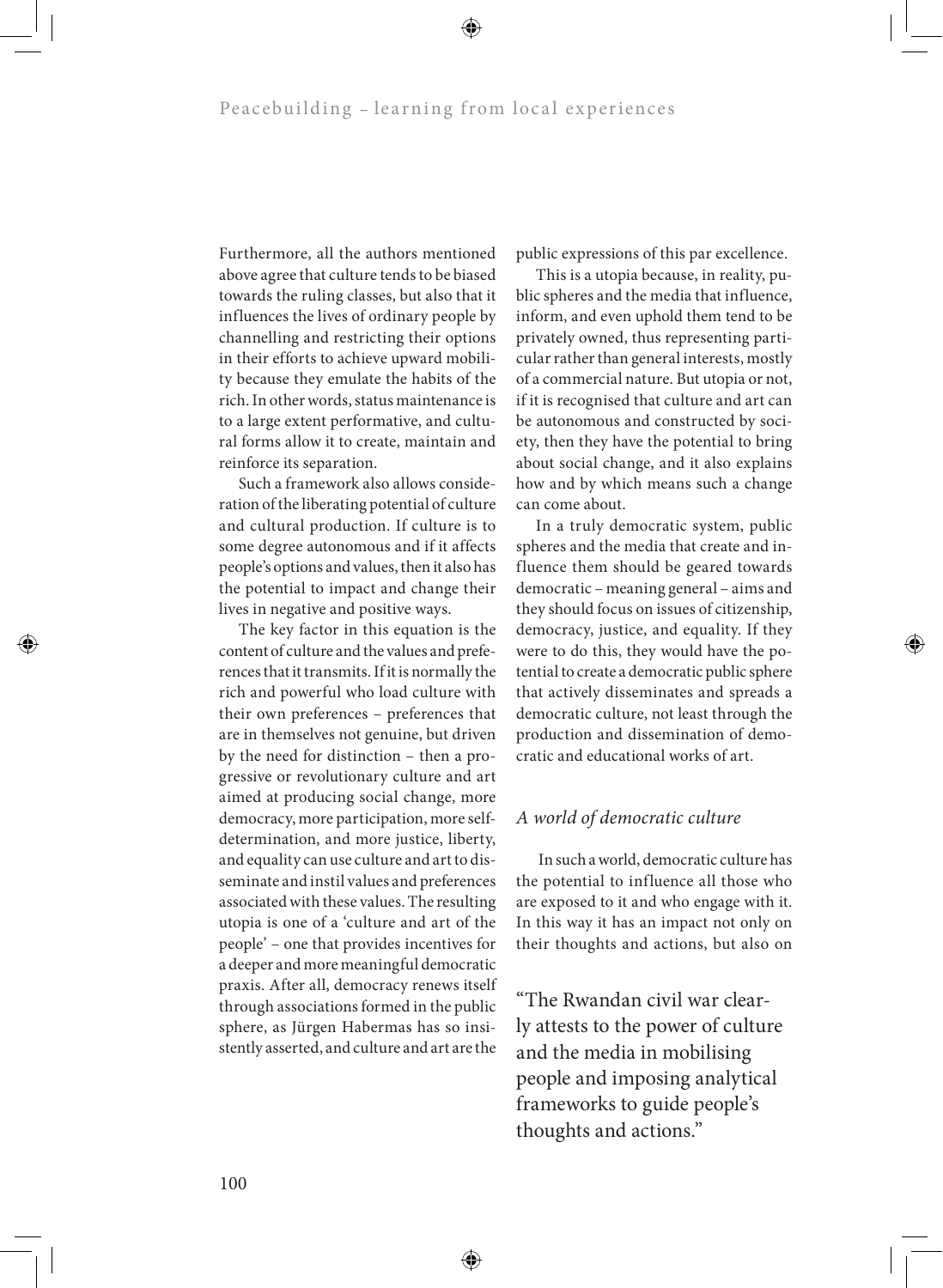their norms, values, and preferences.

We can grasp the power of culture and art by looking at its influence in most market-driven societies, where its main and hegemonic function is the dissemination of consumerism, individualism, and materialism. The culture of the market is indeed so pervasive and powerful that it ensures the continued working of market systems, constantly instilling new wants and needs and a restless drive towards consumption. Without it, markets could not work and constantly expand.

But what can culture achieve in situations of conflict? In a poignant article entitled "Civil Society, Pluralism, Goldilocks and Other Fairy Tales in Africa," Leonard Markovitz (2002) argues that in situations of civil war and conflict, civil society (and as a consequence culture and art) are toothless. Where weapons speak the loudest, the often ephemeral voices of artists, neighbourhood associations, and civic activists are drowned. Similarly, where public spheres are emptied out by fear, hatred, and mutual suspicion, democracy cannot renew itself. Like other political realists, Markovitz, shows that states and state power need to uphold, enforce, and protect the basic civil rights of free speech and association, without which democratic culture cannot thrive.

Although this argument is certainly illuminating and explains many situations where culture and art are pushed to the fringes by guns, fear and violence, there are still many empirical examples that contradict it and perhaps provide an exception to this general rule. Taken all together,

these examples allow for some tentative deductions and generalisations about the autonomous power of culture and art in conflict situations.

One of the most telling negative examples of the power of culture and the media is the civil war in Rwanda. Here, radio stations were able to fall back on old resentments and actively disseminate a culture of hatred that was ultimately channelled into genocide. The Rwandan civil war clearly attests to the power of culture and the media in mobilising people and imposing analytical frameworks to guide people's thoughts and actions. With the support of their organisations, ethnopolitical entrepreneurs were are able to use and manipulate the media in order to advance their own agenda and spread dissent and hatred.

### *Platforms for encounters*

Beyond Rwanda, we have witnessed the brutal power of the media in shaping and forging cultural norms in Nazi Germany and everywhere else where particular frames of reference and ways of seeing things are propagated to the point where they become the new mainstream. However, this power does not have to be directed towards such negative ends, as media content is not in any way predefined.

A very positive example that points to the power of culture, media, art, civil society and the public sphere in overcoming division is that of post-apartheid South Africa. Here, immediately after the dismantling of apartheid, the new Department of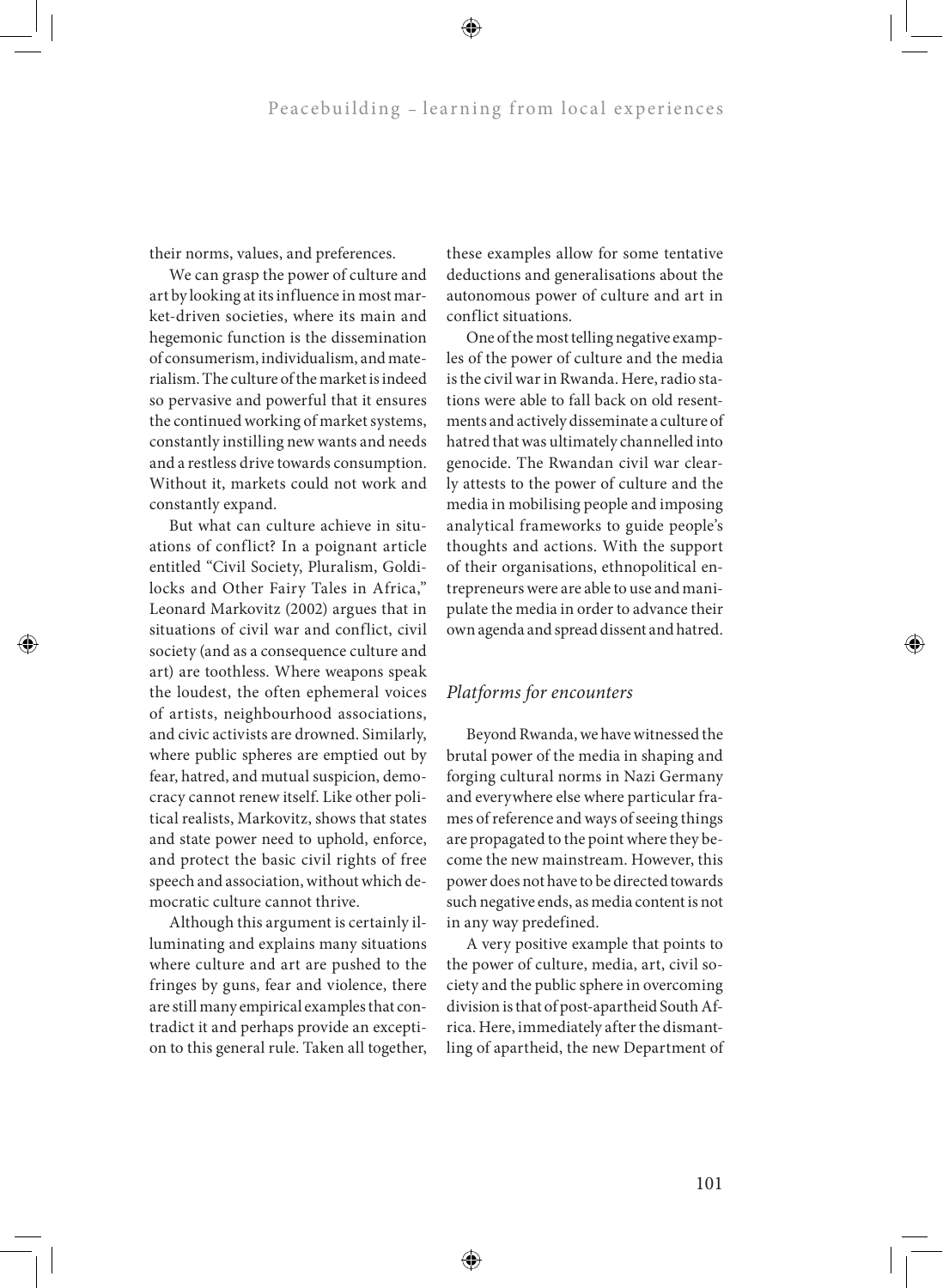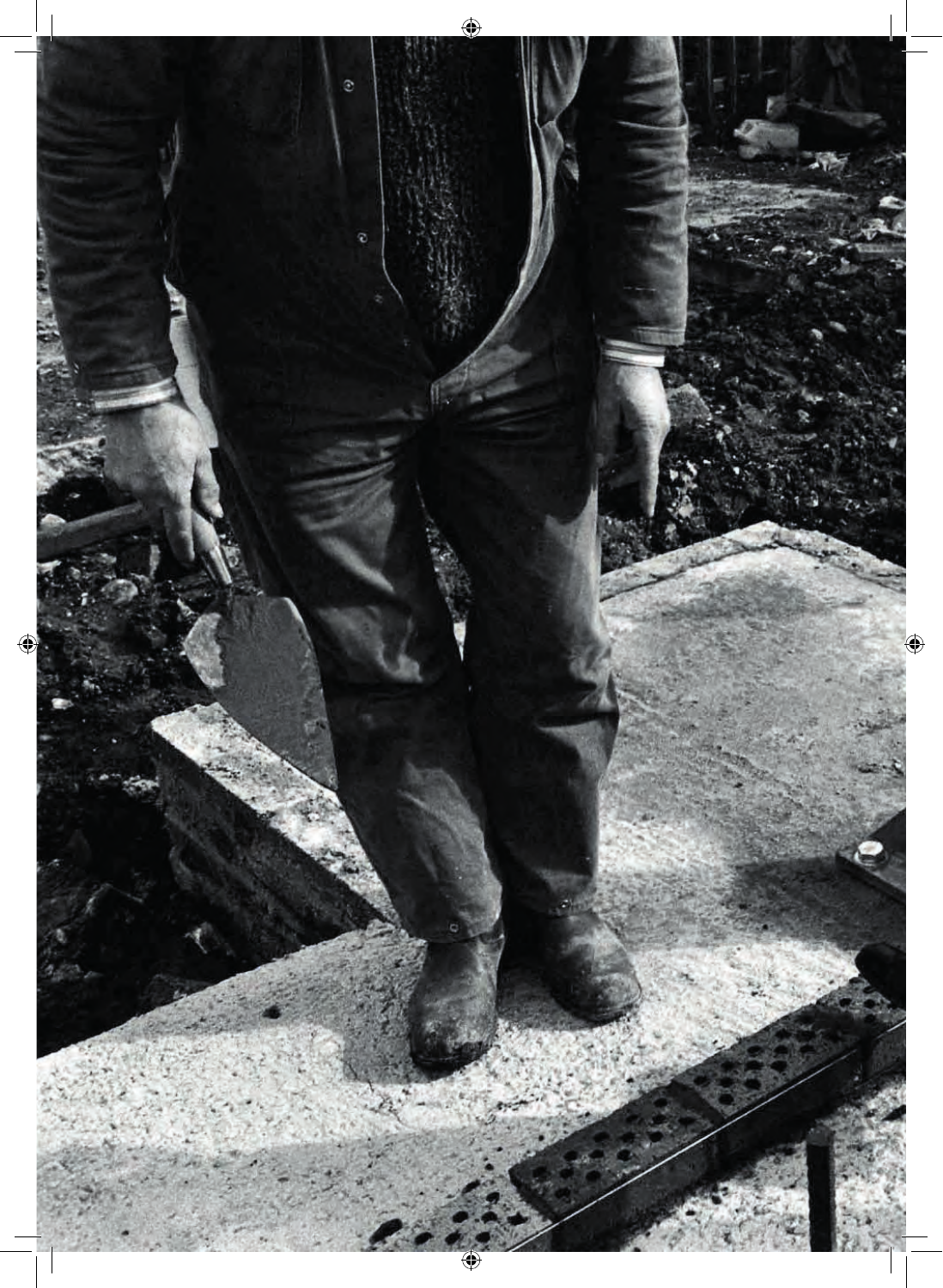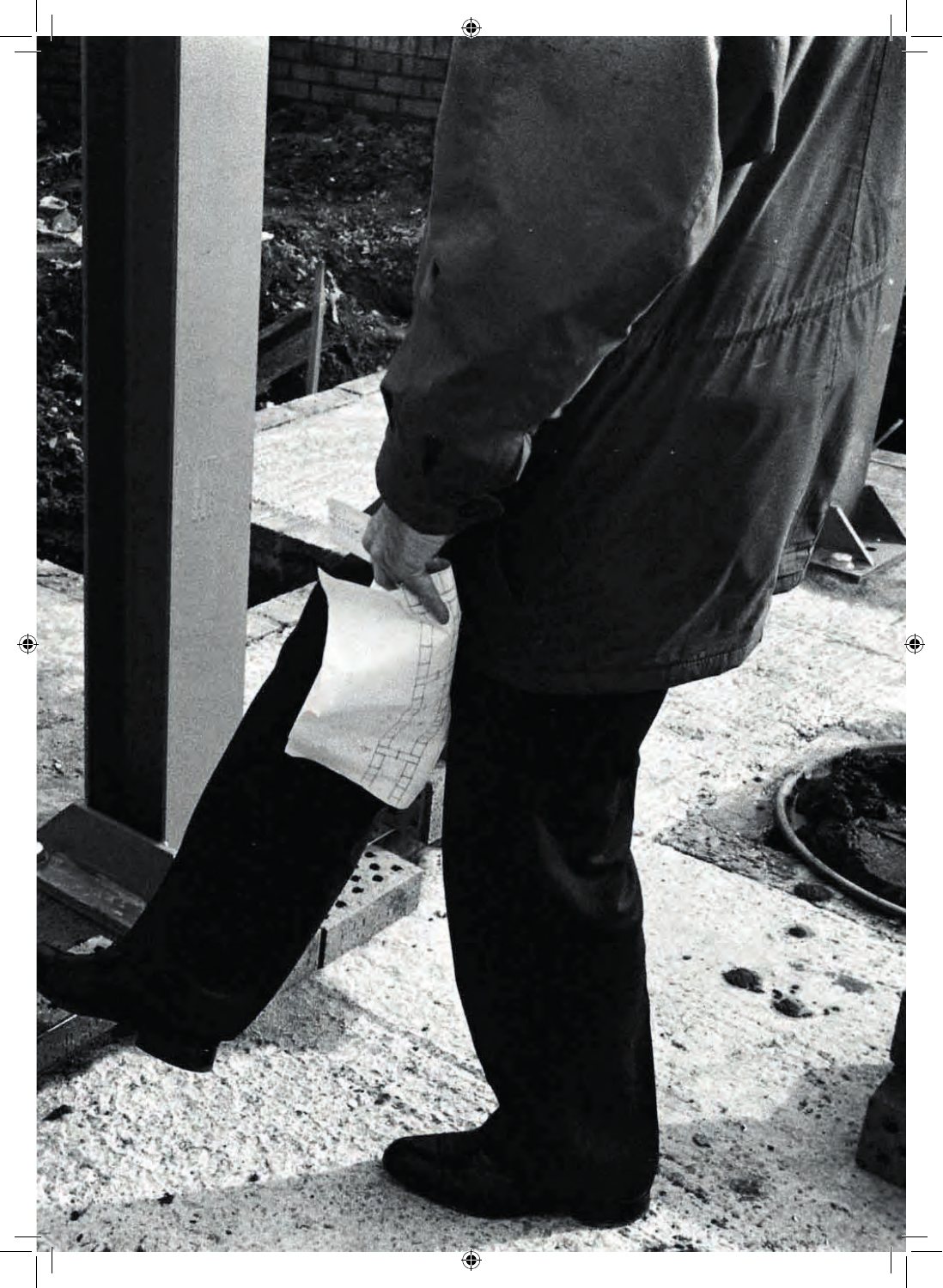Arts and Culture set out to promote cultural and artistic events with the explicit aim of bringing together the different groups of South Africa who had previously been kept divided by law.

 I remember meeting a representative of the new South African government in the late 1990s who told me that for the first time, South Africans of different ethnic backgrounds were able to come together. Culture and art provided the main platforms for these encounters. So it should not come as a surprise that in a society that is still strongly divided, culture and art are perceived as stages or platforms for the practice of togetherness, the exchange of ideas, mutual learning and respect. In June 2012, the South African Department of Arts and Culture presented a "National Strategy for Developing an Inclusive and Cohesive South African Society" (pdf available at: http://www.dac.gov.za/ reports.htm). The first line of the report reads: "This is a draft National Strategy on Social Cohesion and Nation-Building of the Department of Arts and Culture (DAC)." Under the concept of ubuntu, which involves interconnectedness, sharing, and commitment to the greater social good, this report states the vision of the Department of Culture and Art as: "To develop and preserve South African culture to ensure social cohesion and nation-building." It goes on to say: "This mandate derives from its role as public custodian of the diverse cultures, languages and heritage of the people of South Africa and as the national leader in providing public support for the development of innovation across the "The symbolism and lasting im-

full spectrum of the arts as creative, economic and social practices, and as bearers of a dynamic society. As a consequence, the department's programmes cover the administration of arts and culture in society, language, heritage promotion, national archives, records, libraries and heraldry."

The South African government is therefore using culture and art as a way of achieving togetherness, mutual understanding and respect and as a means of overcoming the long and heavy legacy of colonialism and apartheid. In doing so, it highlights the importance, relevance and power of culture and art. This power is considerable, as is shown by the example of integrated sport in South Africa. The symbolism and lasting impact of playing football, rugby or cricket together goes beyond the players themselves. It sends a powerful message to the rest of the nation and even to the global sports audience. It instils values of togetherness and celebrates unity, and in doing so it forges a new democratic, hegemonic culture that has a positive effect on people's values, norms, and motivations and influences the material conditions of their lives.

There are many other examples of how culture and art have the power to instil democratic values that provide the direction and motivation for democratic action. Such values have the potential to influence material conditions. In Brazil, music is commonly used to lure youth away from drugs and crime. Many well-

pact of playing football, rugby or cricket together goes beyond the players themselves."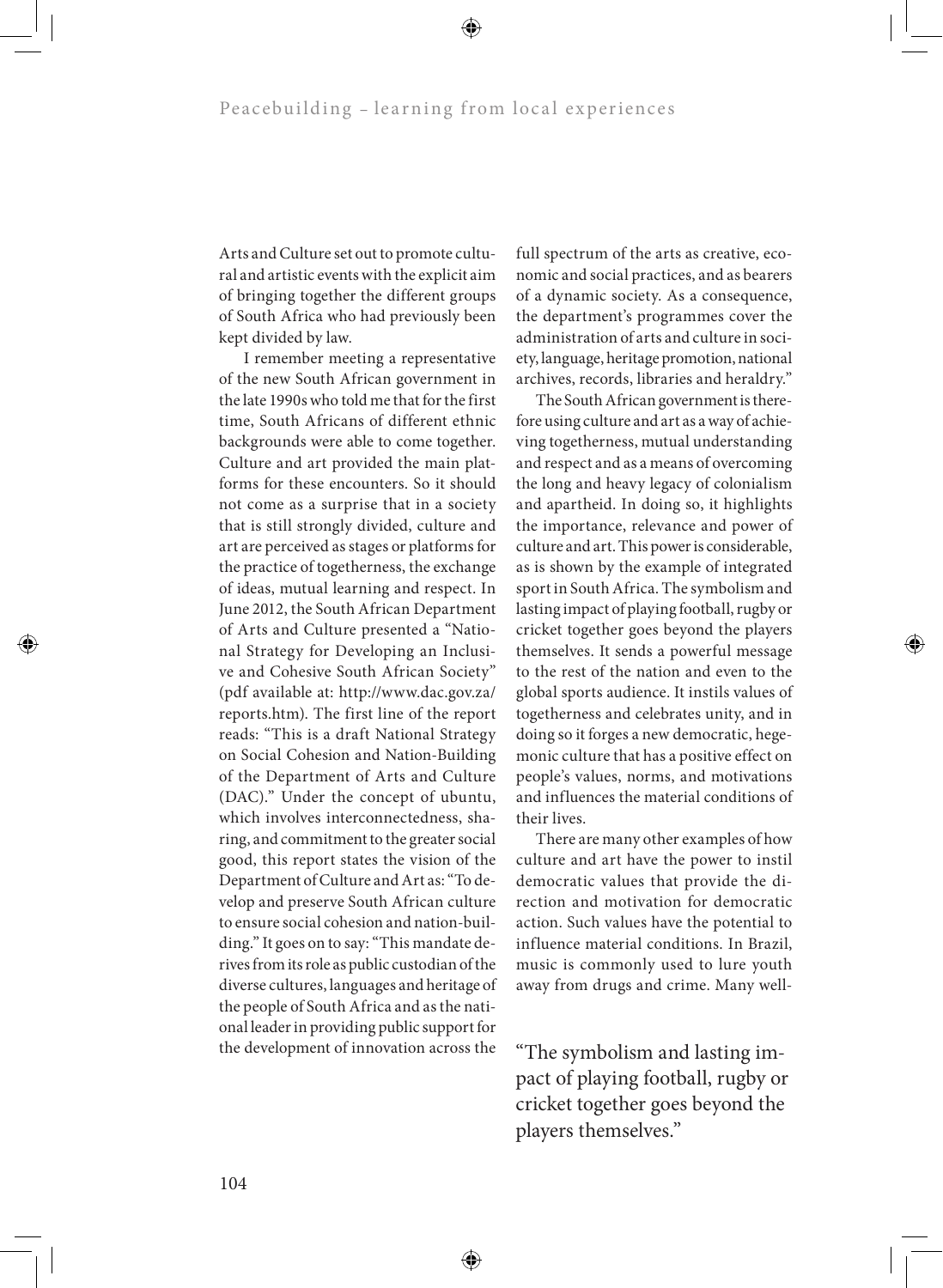known NGOs, including Viva Rio, Afro Reggae, ISER, Pracatum and Bagunçaço, offer after-school music education as a way of engaging urban youth in positive and constructive activities. Music has proven to be a powerful tool in the struggle for Brazilian citizenship. Music is a way of increasing the self-esteem of groups that have historically been mistreated and disrespected: the victims of a deeply-ingrained institutional racism. As musicians, poor urban youth can gain a voice and a public platform, or in this case, a stage. By making their voices heard, they are able to break their imposed silence and overcome their invisibility. Their voices enrich the Brazilian public sphere in important and consequential ways, making it more diverse and a reflection of Brazil's multicultural society. Percussion, in particular, seems to offer the additional side effect of channelling frustration and aggression into harmony. The Brazilian impromptu percussion formation "O Zarabe", created and led by the Bahian musician Carlinhos Brown, provides a good example of this. In a TV interview given in the late 1990s, Brown explained that the 200 men who were running, drumming, and singing with him as they roamed the streets of Bahia could be using this energy to rob and steal in an "arrastão," that is, a mass robbery orchestrated by a band of thieves sweeping up whatever is in their path. Instead, Brown explained, O Zarabe was a peaceful, musical arrastão that channelled youthful male energy into music (O Zarabe is made up exclusively of young black men).

"Art has to do with life. Only from art can a new concept of economics be formed, in terms of human need, not in the sense of use and consumption, politics and property, but above all in terms of the production of spiritual goods." Joseph Beuys

The power of music to heal divisions and overcome separation can also be seen in the United States, where racial divisions and segregation are among the harshest in the world. In cities like New Orleans and Memphis, where African Americans dominate the music scene, we can see how integration is at work in bands and carnival floats. White Americans – who are normally the main orchestrators and beneficiaries of American racism – take part in forms of black cultural expression and in doing so become as one with their fellow black band members. New Orleans and Memphis both have a long history of black music and are unique in providing a kind of contact between black and white that is rare elsewhere. This contact seems to spring from their music scenes but it ends up characterising their societies, setting them apart from other American cities. New Orleans and Memphis show us how culture, music and art are able to bring together people and groups who are normally divided to take part in a joint project, whether it is playing in a team, forming a